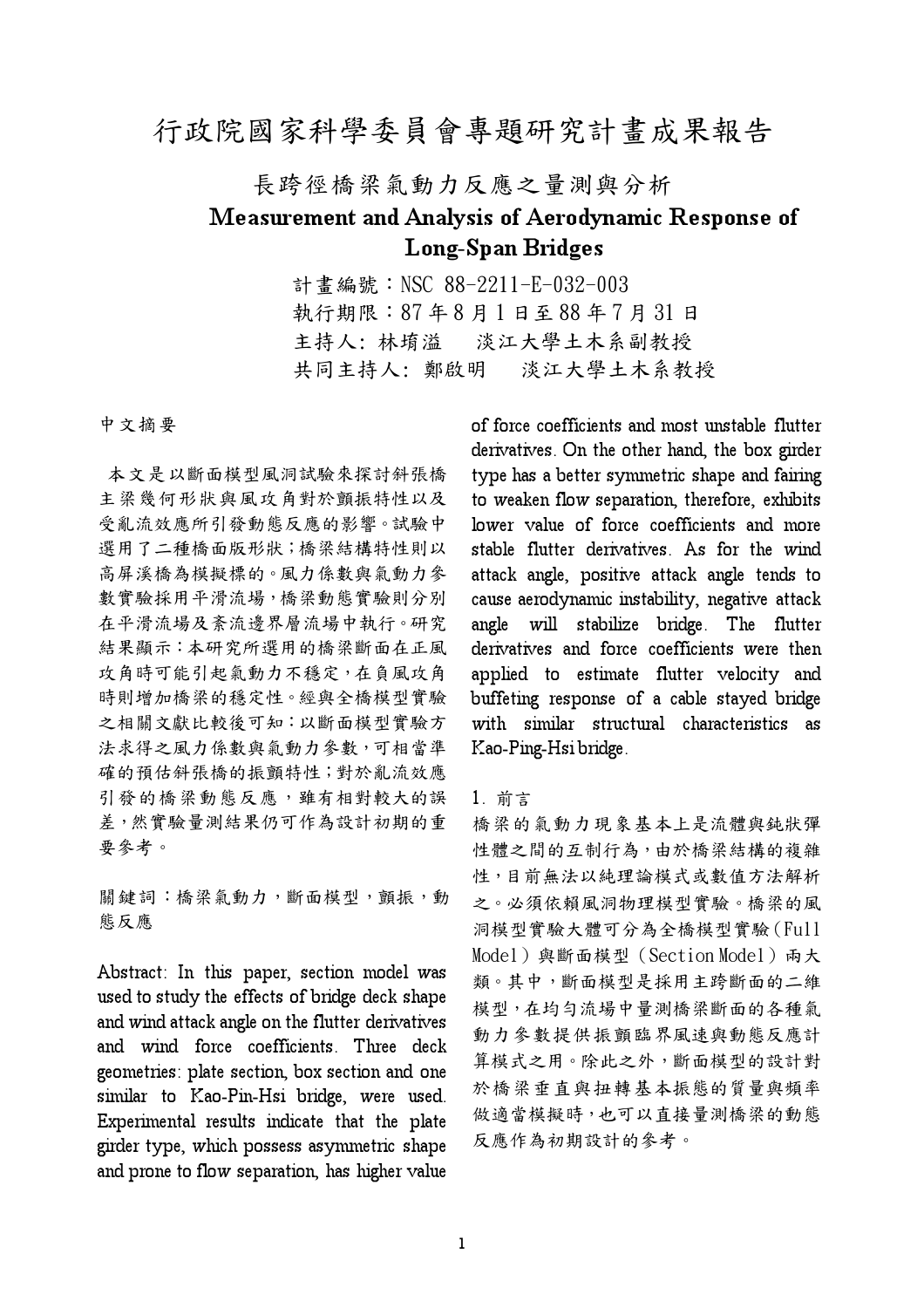早期橋梁受風研究,大都沿襲機翼受 風之理論與實驗。1971年 Scanlan 和 Tomko[1] 建立一系列橋梁斷面之氣動力參 數, 奠定了橋梁受風分析之基礎, 其實驗所 定義之參數至今仍被廣泛引用。由Scanlan 等人的研究可知橋面版的幾何形狀是影響 氯動力參數的最大因素,進而控制了橋梁顫 振臨界風速及動態反應的大小。Nagao & Utsunomiva[2]指出橋面版斷面細長比B/d (其中B為橋面版寬d為橋面版深度),會影 響渦散引發的橋體振動和顫振臨界風速。 Bienkiewicz[3]實驗的結果顯示:橋面版斷 面越近似流線型,換言之,避免發生流體分 離現象能有效的改善橋梁的動態反應。 Bienkiewicz、Cermak & Peterka等人[4]在 另一組斷面模型實驗中發現風攻角對於橋 梁的氣動力特性有相當程度的影響。

本文採用Scanlan所建立橋梁氣動力 參數的基本架構,以斷面模型實驗量測不同 幾何形狀橋梁斷面的各項氣動力參數,配合 振態無耦合及考慮振態耦合的數值模式,以 高屏溪橋的結構性質為例計算各個斷面的 顫振臨界風速與亂流引發的動態反應。文中 並探討風攻角對於橋梁氣動力穩定性的影 響

2. 橋梁斷面模型模擬相似律

使用縮尺模型風洞實驗來探討結構物的氣 彈力行為時,必須要滿足一系列的模擬相似 律 (Modeling Similitude),方能使缩尺 模型在風洞中的動態行為正確的代表實體 結構物的受風反應。氣彈力模擬相似律可由 下列幾個無因次參數組成:(1)雷諾數 (Revnolds Number), (2)福祿數 (Froude Number),  $(3)$ 質量比,  $(4)$ 高契數 (Cauchy Number), 質量比滿足的條件下, 通常以頻 率比取代,(5)阻尼比。此外,以斷面模型 進行橋梁動態反應實驗時,尚須考慮橋梁振 熊的影響。

3. 實驗設置與數據分析

本研究的橋梁斷面模型裝置於兩個平行端 版之間,來消除自由端效應以維持二維模型 實驗特性。圖1所示為本文使用的斷面模型 實驗架構。實驗中採用兩種流場:流場一為 均匀平滑流場,用於風力係數及氣動力參數 量測;流場二為紊流流場,其流廠特性與平 滑流場有顯著的差異,用來探討逼近流場的 紊流條件對於橋梁動態反應的影響。

本文選取了兩個模型斷面形狀。橋梁模型 一的斷面近似高屏溪橋,橋梁模型二為版梁斷 面,容易產生氣動力不穩定現象。量測阻力、 昇力、扭轉力矩係數(CD,CL,CM),所使用 流場的風攻角從-6°到+6°每 2°為一風攻角增 量,氣動力參數則是在-3°、0°、+3°三個風攻 角進行實驗量測。實驗所得之氣動力參數配合 橋梁的斷面性質, 藉由數值分析模式可預測該 橋梁的顫振臨界風速。加上風力係數後,可以 進一步預測橋梁在不同風速下的動態反應。

#### 4. 實驗結果與討論

4.1風力係數

由本文模型一與文獻中高屏溪橋風力係數 的比較可知:二者在風攻角小於土。時,三 項風力係數均相當近似,但是風攻角大於 土。時則有較大的差異。斷面模型的阻力係 數量測,基本上反映了逼近流對於不同橋梁 斷面所形成的分離及尾跡特性。模型一斷面 形狀較近似流線型,逼近流分離所形成的尾 跡較窄,也較容易形成再接觸現象,均會使 阻力係數降低。昇力係數 $C_L$ 在負風攻角時 為負值(垂直力向下),隨風攻角約略呈線 性增加。扭轉力矩係數 $C_M$ 有雷同的特性: 負風攻角時為負值,隨風攻角呈線性增加。

4.2 氯動力參數

本文以斷面模型在均勻平滑流場中的氣彈 力實驗求取顫振自身擾動力中的氣動力參 數,或稱顫振導數(Flutter Derivatives)。 模型一與高屏溪橋風洞實驗報告氣動力參 數實驗的比較顯示:二者的非耦合項係數  $(A_{2}^{*}, A_{3}^{*}, H_{1}^{*})$ 相當吻合,非耦合項係數 雖有相同的趨勢,但有較大的差異。當風攻 角為負值時,模型一呈現氣動力穩定狀態,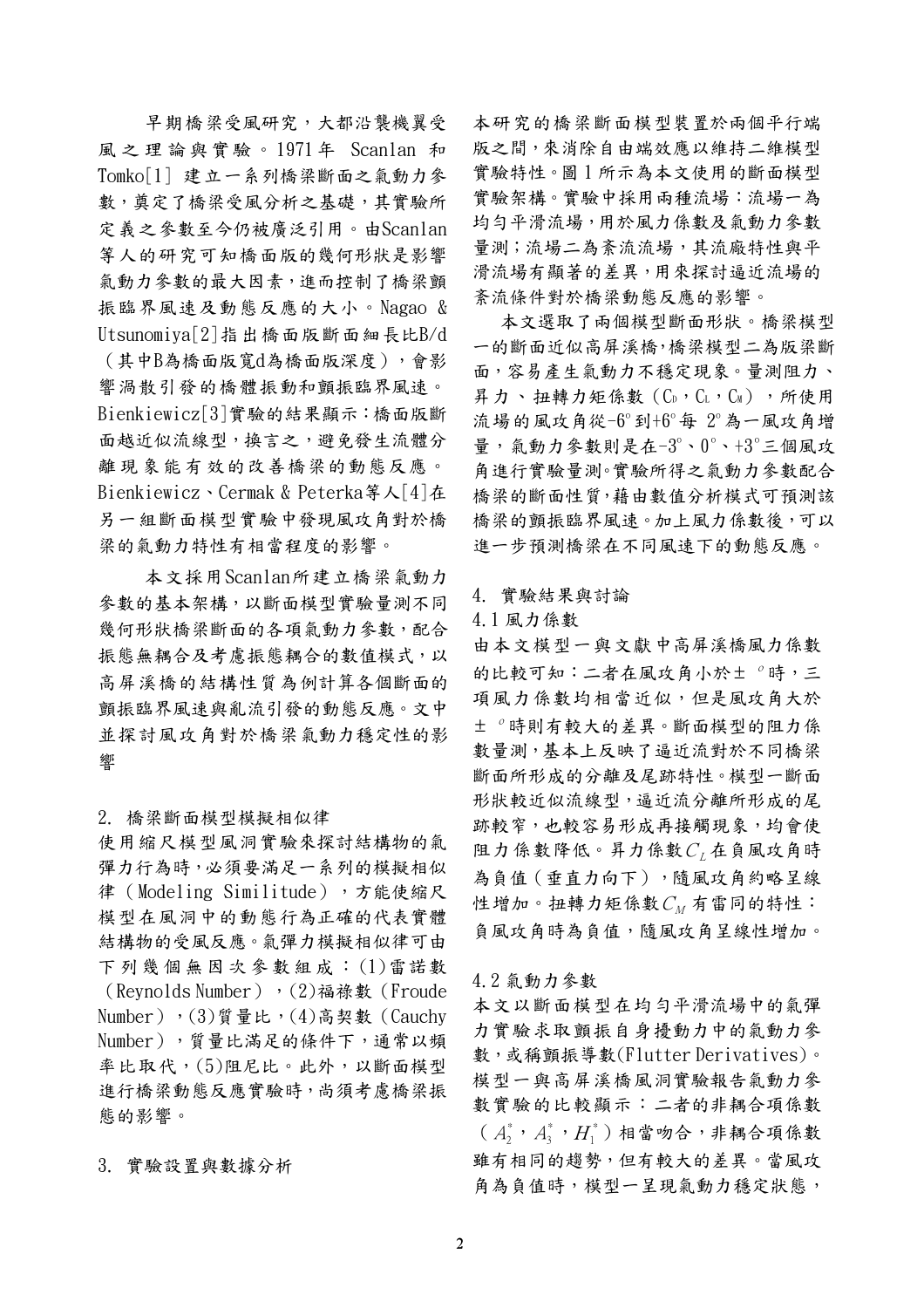A3值隨約化風速增加而持續降低;耦合項 係數由於橋樑模型呈現高度穩定,無法引發 顫振行為而未能求得。當風攻角為正值時,  $A_2^*$ 值在 $U_r$  ≥ r rr 之後,  $A_2^*$ 由負轉為正值開 始引入負值氣動力阻尼,會形成單自由度顫 振的不穩定現象,此一現象與高屏溪橋風洞 實驗報告吻合。模型二在本文所使用的風攻 角條件下,均呈現氣動力不穩定狀態,風攻 角的影響並不明顯。

4.3橋梁動態反應

研究的第一部份是在平滑流場中,模型一的 動態反應與高屏溪橋風洞實驗值之驗證比 較。高屏溪橋斷面模型風洞實驗共分四種類 型:

- 1. 測試條件 A:為主梁上緣設有維修車道, 風攻角為 0°;
- 2. 測試條件B:為主梁上緣設有維修車道, 風攻角為-3°;
- 3. 測試條件 C:為主梁上緣設有維修車道, 風攻角為+3°;
- 4. 測試條件 D:代表維修車道設於主梁下 方,風攻角為0°。

風攻角 0°時模型一之垂直向無因次化位移 均方值, σ H, 介於測試條件 A 與測試條 件 D 之間。扭轉向反應方面, 在約化風速  $U_r = 1.5$ 時, 本文實驗及測試條件 A、D 均顯 示了渦散共振的影響, 在 U-=5.5~6.0 之間 時,本文實驗及測試條件D的扭轉向動態反 應急速增高,呈現出顫振臨界風速特性。風 攻角為-3°時,本文動態反應量測與測試條 件B相同都呈現穩定狀態,無論是垂直或扭 轉向,二者均吻合。風攻角為+3°時,本文 量測值與測試條件 C 接近, Ur=1.5 時有明顯 的渦致共振,風速增高至 Ur=3.2~3.5時扭轉 向動熊反應就開始快速增加,顯示此時發生 顫振,明顯的較風攻角為 0°時更不穩定。整 體而言,在為詳細模擬橋梁細節 (如維修車 道等)的情況下,本文實驗所得與高屏溪橋 風洞實驗結果比較情形尚稱滿意。

5. 斜張橋之數值分析

5.1 顫振分析

本文使用一座近似於高屏溪橋設計圖的斜

張橋作為顫振及動態反應的計算標的。根據 本文結構模式計算所得之垂直向及扭轉向 第一振態自然頻率分別為 0.287Hz、 0.632Hz, 與文獻[9]記載的 0.267Hz、 0.608Hz相當接近。以此橋梁配合斷面實驗 所量取的氯動力參數進行顫振分析即可得 到橋梁在不同主梁斷面及風攻角條件下的 颤振臨界風速。表一所列為本文所使用二個 主梁斷面的臨界風速。若將模型一與高屏溪 橋風洞實驗報告作一比較,高屏溪橋模型含 有維修車道 (主梁下方)時,量測所得之臨 界風速為108m/s;當採用本文結構模式配合 文獻[9]之氣動力參數,進行顫振分析得到 的臨界風速為115m/s,二者均合理的接近。 表二所列為模型一在不同風攻角時,計算所 得之顫振臨界風速。此項研究結果顯示風攻 角對於懸吊式橋梁氣動力穩定的重要性。雖 然一座設計得當的橋梁,其扭轉振幅通常很 小,倘若橋梁所處的地形複雜,則必須審慎 的檢查地形造成的風攻角影響。

5.2 斜張橋之動態反應

本文根據前述結構模式配合實驗量測之風 力係數及氣動力參數,進行橋梁動態反應分 析。表三為在52m/s (高屏溪橋設計風速) 時,模型一計算值與高屏溪橋風洞試驗值的 比較。經檢查後可知:二者的差異主要是由 於風力係數 $C_L \cdot C_M$ 所造成。一般而言,橋 面版在零度風攻角附近的垂直向及扭轉向 風力係數很小,實驗量測時可能產生的相對 誤差較大。因此使用斷面模型實驗所取得的 風力係數進行橋梁動態反應計量分析時,應 特別謹慎。

本文並將兩作斜張橋的動態反應數值 分析結果,與斷面模型風洞實驗作一比較。 其中,風洞實驗部份分為平滑流場與紊流邊 界層流場,數值計算則以實驗所使用的邊界 層流場條件為基準。模型斷面一斜張橋在各 個風速的動態反應。垂直位移方面,在顫振 發生之前,平滑流場的風洞實驗值最小,數 值計算值居中,邊界層流場的實驗量測值為 最大。在扭轉位移反應方面,則以平滑流場 的風洞實驗值最小,邊界層流場的實驗量測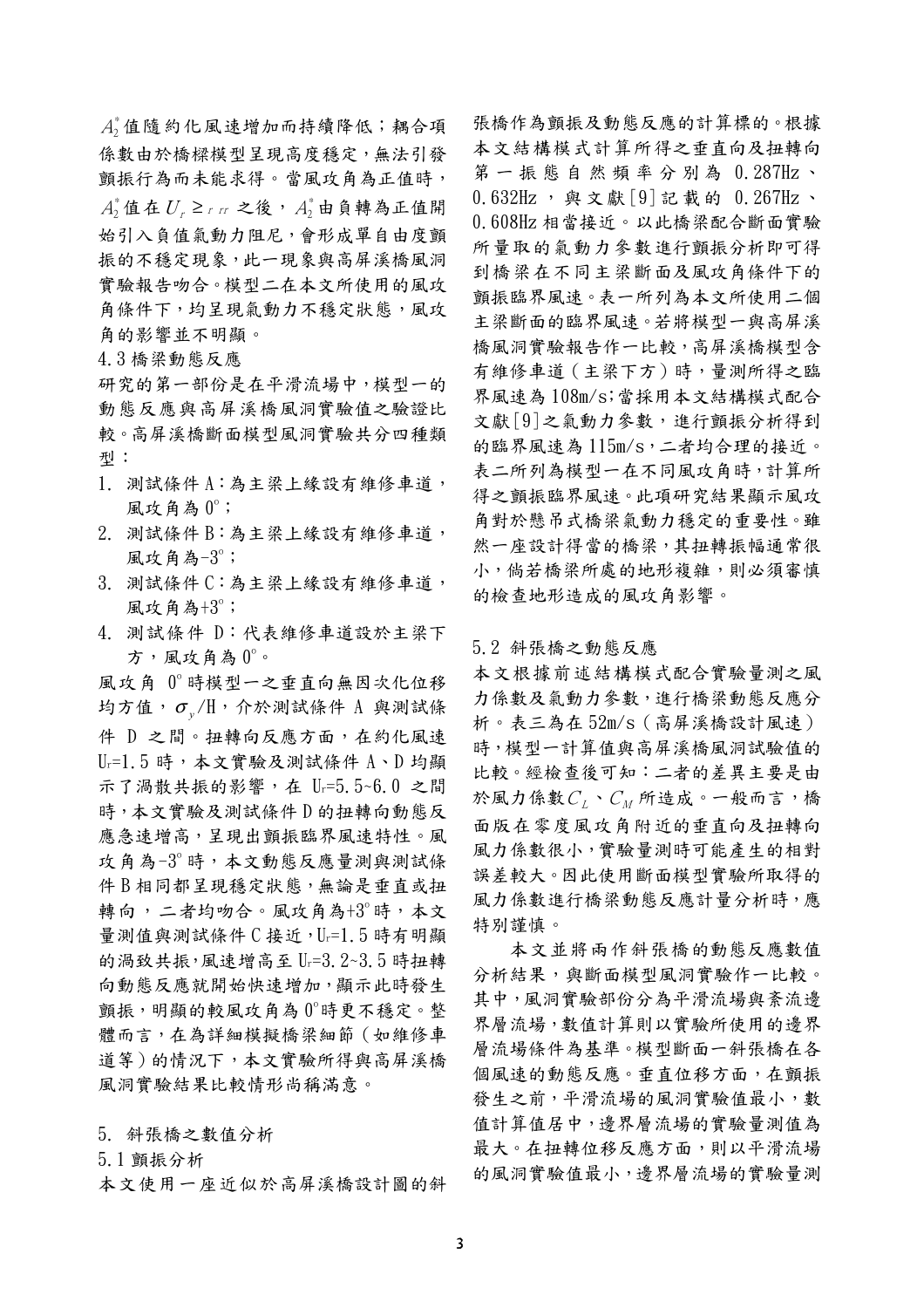值居中,而以數值計算值為最大。特別值得 注意的是,在邊界層流場中,此斜張橋的斷 面模型實驗在接近理論推估的臨界風速 時,雖有動態反應增加的現象,但與平滑流 場實驗及數值計算不同,並無明顯的顫振發 散現象。模型斷面二斜張橋在各個風速的動 態反應。動態反應的趨勢與斷面一近似。由 於此一橋梁屬於氣動力不穩定斷面,較明顯 的差異除了在較低風速發生顫振現象之 外,平滑流場的實驗值在風速 22-24m/s 時,有明顯的渦致振動現象。

6. 結論

本文研究,可得下列結論: (1)橋面版的幾 何形狀對於氣動力穩定性有主要的影響,流 體分離現象愈明顯,愈有可能是一個氣動力 不穩定斷面。(2)風攻角對於氣動力穩定性 的影響不容忽視,以高屏溪橋而言,3°風攻 角的改變可能使顫振臨界風速由 102m/s 降 低至 65m/s。(3)使用橋梁斷面模型實驗量 測氣動力參數,進行顫振數值分析,所得之 顫振臨界風速準確性良好,足以提供橋梁初 期設計之參考。

### 7. 參考文獻

- Scanlan, R.H., and Tomko, J.J., "Airfoil and 1. bridge deck flutter derivative," Journal of the Engineering Mechanics Division, ASCE, Vol. 97, 1977, pp. 1717-1737.
- 2. Nagao, F., Utsunomiya, H., Oryu, T., and Manabe, S., "Aerodynamic Efficiency of Triangular Fairing on Box Girder Bridge", Journal of Wind Engineering and Industrial Aerodynamics, 49, 1993, pp. 565-574.
- $3.$ Bienkiewicz, B., "Wind Tunnel Study of Effects of Geometry Modification on Aerodynamics of a Cable-Stayed Bridge Deck", Journal of Wind Engineering and Industrial Aerodynamics, 26, 1987, pp.  $---$ .
- 4. Bienkiewicz, B., Cermak, J., Peterka, A., "Wind Tunnel Study of Aerodynamic Stability and Response of a Cable-Staved Bridge Deck". Journal of Wind Engineering and Industrial Aerodynamics, 26, 1987, pp. 341-352.
- $5.$ Tanaka, H., "Similitude and Modeling in Wind Tunnel Testing of Bridges", Proceedings, The

International Colloquium on Bluff Body Aerodynamics and Its Applications, Kyoto, Japan, 1988, pp. 283-300.

- $6.$ Scanlan, R.H., "Interpreting Aeroelastic Nodels of Cable-Stayed Bridges", Journal of Engineering Mechanics, ASCE, Vol. 113, No. 4, 1987, pp. 555-575.
- 林堉溢, 鄭啟明, 蔡子文, '斜張橋受風載重 7. 之顫振及亂流效應分析',結構工程期刊,第 十二卷第一期, 1997, pp. 107-117。
- 林堉溢,鄭啟明,李鳳娟,'大跨度橋梁考慮 8. 振態模式耦合之顫振及亂流效應分析',中國 土木水利工程學刊,第十卷,第一期,1998, 第47-57頁。
- 9. 交通部台灣區國道新建工程局,「第二高速公 路後續計畫燕巢九如段:高屏溪橋 (主橋)風 洞實驗報告」,1994。

| 橋梁模型 | 11. 17 77 80 80 80 40 40 70 78 20 80 70 70 7<br>風攻角 | 臨界風速(m/s) |
|------|-----------------------------------------------------|-----------|
|      | ∩∘                                                  | 103       |
|      | ∩°                                                  | 52        |

表1 棒梁斷而對臨界国谏的影響

表 2. 風攻角對臨界風速的影響

| 橋梁模型 | 風攻角        | 臨界風速  |
|------|------------|-------|
|      |            | (m/s) |
|      | $-3^\circ$ |       |
|      | Λ°         | 103   |
|      | $+3^\circ$ | 74    |

表3. 模型一與高屏溪橋風洞試驗值之比較

|       | 設計風速為 52m/sec 時                           |                                 |  |
|-------|-------------------------------------------|---------------------------------|--|
|       | 之位移反應                                     |                                 |  |
|       | 垂直 $\sigma_{\scriptscriptstyle v}^{}$ (m) | 扭轉 $\sigma_{\alpha}(\ \cdot\ )$ |  |
|       |                                           |                                 |  |
| 模型一   | 0.085                                     | 0.028                           |  |
|       |                                           |                                 |  |
| 高屏溪橋  | 0.161                                     | $0.025(y_{yy}^{\ast})$          |  |
| 風洞試驗值 |                                           |                                 |  |

\*0.11 為12 m/sec 時由渦流顫動所造成。